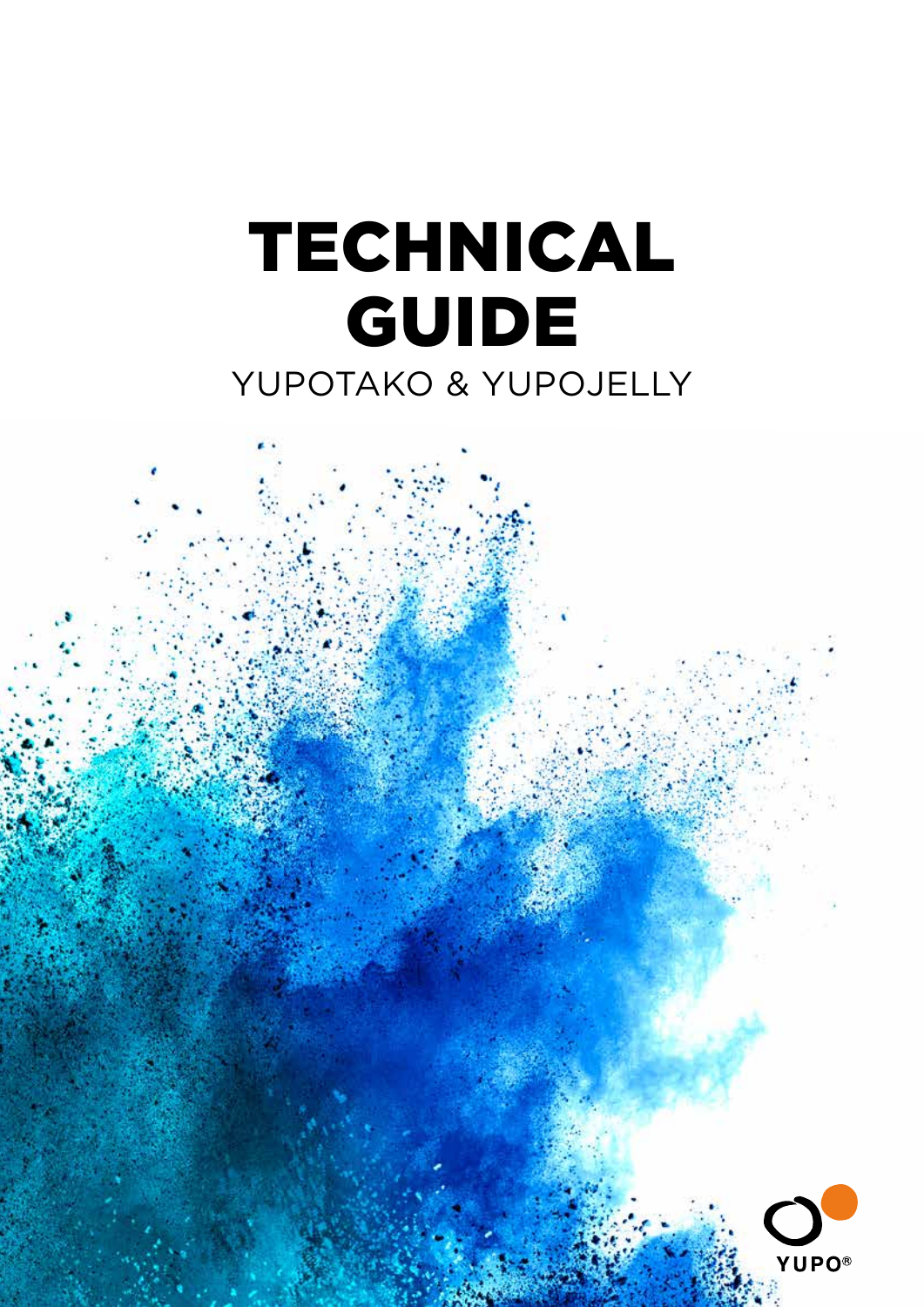# **OFFSET PRINTING RECOMMENDATIONS**

Not all YUPOTAKO offset versions have the same printing surfaces.

YUPOTAKO WKFS 340 and WKFS 240 are also suitable for printing with conventional paper inks in addition to foil inks.

The new YUPOTAKO Flex XAD 1095 was primarily developed for UV offset printing with UV inks suitable for foils. Product suitability must be tested prior to production with other offset technologies.

YUPOJELLY requires a UV drving unit for successful printing.

- **1.** Open the ream wrapper with the label facing up. The printing side of the exposed sheets is now at the top.
- **2.** Acclimatise YUPOTAKO under pressroom conditions for at least 24 hours before unpacking. Please store YUPOTAKO with the printing side facing up (!).
- **3.** The ideal pressroom conditions are relative air humidity: 50-60%, temperature: 20-25°C.
- **4.** Please treat the material with special care to prevent the release liner from peeling off, especially when feeding the material into the system.
- **5.** Use either paper printing inks or suitable foil inks. Ink type and ink film thickness influence drying time. For UV inks, please make sure that the ink series is suitable for foils. UV offset printing can lead to an increase in electrostatic charge. Please always first carry out a test.
- **6.** For printing on YUPOTAKO WKFS 340, set the contact pressure to 250 m, because YUPOTAKO is very compressible.
- **7.** Use as little dampening water as possible. Since the YUPOTAKO surface cannot absorb moisture to the same extent as paper, an excessive supply of moisture will cause the dampening agent to build up on the printed sheet, which will progressively disrupt ink acceptance or adversely affect the drying process after printing. We therefore recommend reducing dampening in all units to such a degree that the print begins to scum/smear. You then gradually increase the dampening again until the scumming/smearing disappears. For print jobs with low area coverage, it can be increased by placing an "ink acceptance strip" at the edge of the sheet. This achieves a more stable ink-water balance.
- **8.** Special applications require special inks (for example for increased light stability). Dispersion varnishes and UV coatings achieve better abrasion and wear resistance.
- **9.** When using anti-set-off spray powder, your experience with coated art papers can serve as a guide. The particle size of the powder should be 15-25 um.

# **OTHER PRINTING RECOMMENDATIONS**

## **UV SCREEN PRINT**

## YUPOTAKO XAD 1069 & XAD 1095 YUPOJELLY XAD 1062, XAD 1068 & XAD 1090 LITE

For YUPOTAKO and YUPOJELLY, use UV inks. To avoid pressure marks, reduce suction air supply to a minimum. Tape over the printing table to optimise the vacuum in the printing area. When printing with UV inks, give YUPOTAKO and YUPOJELLY enough time to cool before printing the next colour.

# **UV DIGITAL**

#### YUPOTAKO XAD 1069 & XAD 1095 YUPOJELLY XAD 1062, XAD 1068 & XAD 1090 LITE

The above types are compatible with most UV digital inkjet printers on the market, with the exception of UV gel printers. Depending on ink application and machine type, the release liner may form a slight wave after printing. This does not adversely affect adhesive properties. A preliminary test is recommended for LED UV.

# **WATER-BASED INKJET**

## YUPOTAKO WKJ 250

YUPOTAKO WKJ 250 is designed for inkjet printing with water-based pigmented inks. Pigment-based inks can stain and cause drying problems. Applying a large amount of ink can under certain circumstances slow down the ink's drying process. Either reduce the amount of ink or allow for a longer drying time.

#### **ECO-SOLVENT INKJET** YUPOTAKO XAD 1082

YUPOTAKO XAD 1082 is designed for inkjet printing with low-solvent and eco-solvent inks. YUPOTAKO XAD 1082 is not suitable for printing with conventional solvent inks. Applying too much ink can under certain circumstances slow down the ink's drying process. Either reduce the amount of ink or allow for a longer drying time. An additional dryer is recommended.

## **LATEX** YUPOTAKO XAD 1082 YUPOJELLY XAD 1068 & XAD 1090

YUPOTAKO XAD 1082 and YUPOJELLY XAD 1068, XAD 1090 are suitable for printing with HP Latex printers. The current profiles and settings can be found in the HP Latex Media Locator (https://www.printos. com/ml/#/medialocator/latex).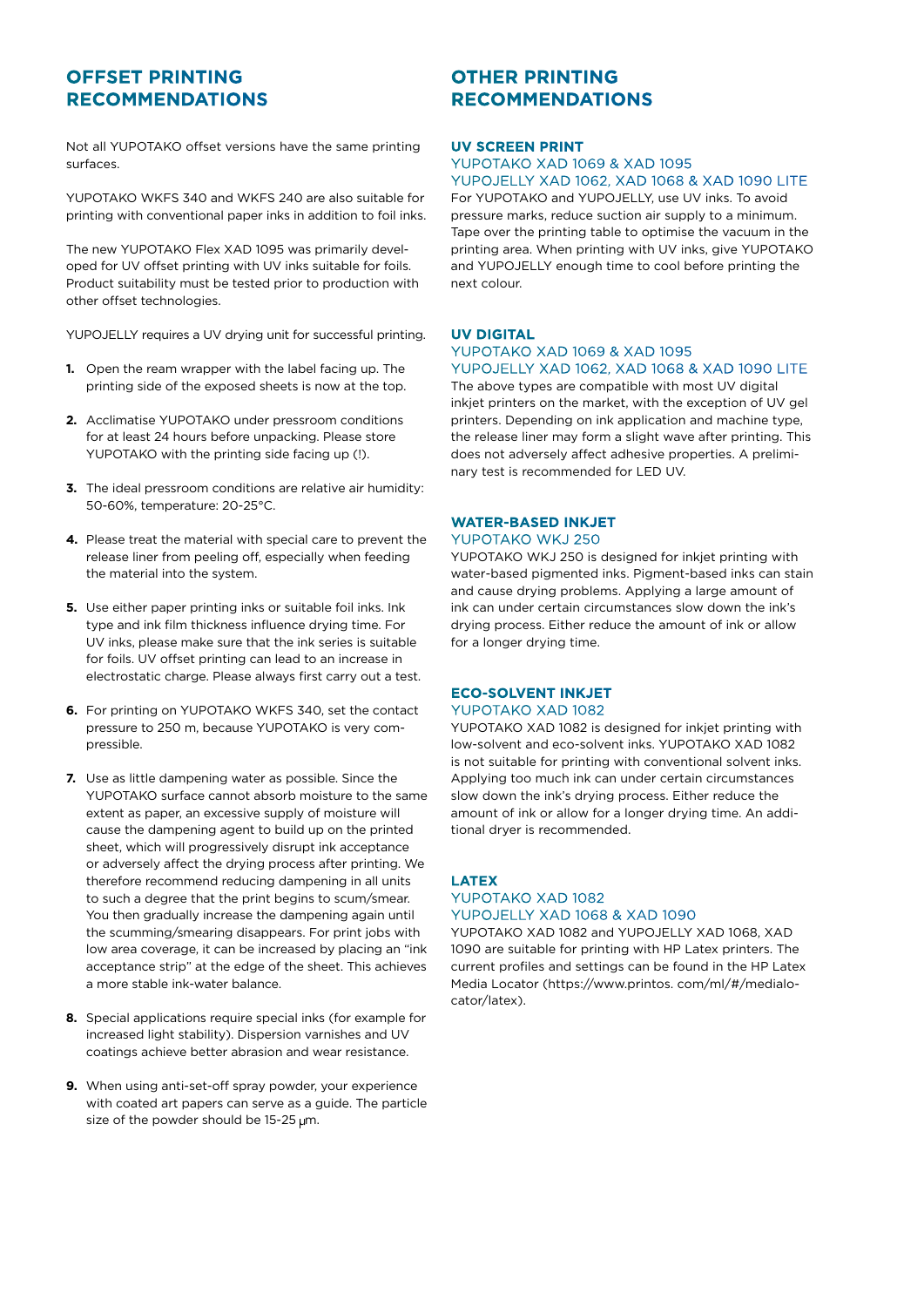# **FURTHER PROCESSING**

## **LAMINATION**

The print image must be completely dried/cured before laminating YUPOTAKO. Use a laminate foil that meets the protection requirements of the end application. In combination with a floor laminate YUPOTAKO is suitable for use as a floor banner. Please contact us to ask about tested and recommended laminates.

## **HOT LAMINATION**

Reduce temperature and contact pressure as much as possible. Cold lamination is more suitable. The lamination foil should have excellent adhesive properties. Please carry out a test first. A laminated YUPOTAKO sticker may exhibit curling after removal.

## **DIE-CUTTING**

The punching dies and knives must be sharp and free from grooves to avoid tearing. All internal corners and cut ends should be rounded off. Please always punch from the printing side. The punching die design should be as simple as possible. Please avoid sharp corners (round off if possible) to avoid tearing.

### **KISS-CUTTING**

The release liner on the back is thin. The spacers must be adjusted very carefully and accurately. Kiss-cutting YUPOTAKO and YUPOJELLY requires sufficient experience. Please carry out tests first. kiss-cutting process must be checked regularly to guarantee good quality. Keep a sufficient distance (> 3-4 mm) between the individual punching dies. When kiss-cutting WKFS340, we recommend that you use a Heidelberg Tiegel, because the press and the counter-pressure body each form a flat surface. This ensures more accurate cutting depths.

#### **LASER-CUTTING**

YUPOTAKO and YUPOJELLY can be cut punched. A preliminary test is recommended.

#### **DIGITAL DIE-CUTTING AND PLOTTING**

YUPOTAKO and YUPOJELLY can be cut with digital die cutters and cutting plotters.

#### **CUTTING**

If you use jumbo rolls (~ 300 m), please trim both edges before printing. On request we can also supply rolls that have already been trimmed. When cutting sheets, make sure you use small stacks to ensure an accurate cutting edge.

# **NOTES**

#### **HEAT RESISTANCE**

YUPOTAKO's and YUPOJELLY's working temperature is -30°C to +60°C. If the intended mounting place is below 0°C (eg. a freezer) mounting must be done at room temperature. Afterwards, a drop in temperature is not a problem and does not affect adhesive strength.

#### **APPLICATION**

Please thoroughly clean the surface to which YUPOTAKO and YUPOJELLY are applied.

YUPOTAKO and YUPOJELLY are not suitable for the following:

- Uneven or curved surfaces.
- Safety glass. The thermal insulation can cause the glass to shatter.
- Screens. It may damage the screen.
- Outdoor use, for example, as a vehicle sticker.
- Long-term application on ABS, Acrylic, PVC and Polycarbonate surfaces.

A white residue may remain after removal of YUPOTAKO. Any residue can be simply wiped off with a damp cloth.

#### **HANDLING, TRANSPORT AND STORAGE**

To avoid fingerprints causing printing problems, please wear gloves when handling YUPOTAKO and YUPOJELLY.

YUPOTAKO and YUPOJELLY are very sensitive, compressible products that must not be rolled up tightly, as this can cause creases. The only way to ship rolled YUPOTAKO and YUPOJELLY is by using a roll core with a diameter of 7.6 cm. YUPOTAKO and YUPOJELLY must otherwise only be shipped lying flat.

To store YUPOTAKO after an application, it must be reapplied to its release liner (or similar material) to avoid the material sticking together.

YUPOJELLY is reusable to an extent. It can be re-applied, but please make sure the adhesive back does not get dirty after removal.

After opening, store YUPOTAKO and YUPOJELLY in its packaging and avoid exposure to direct sunlight.